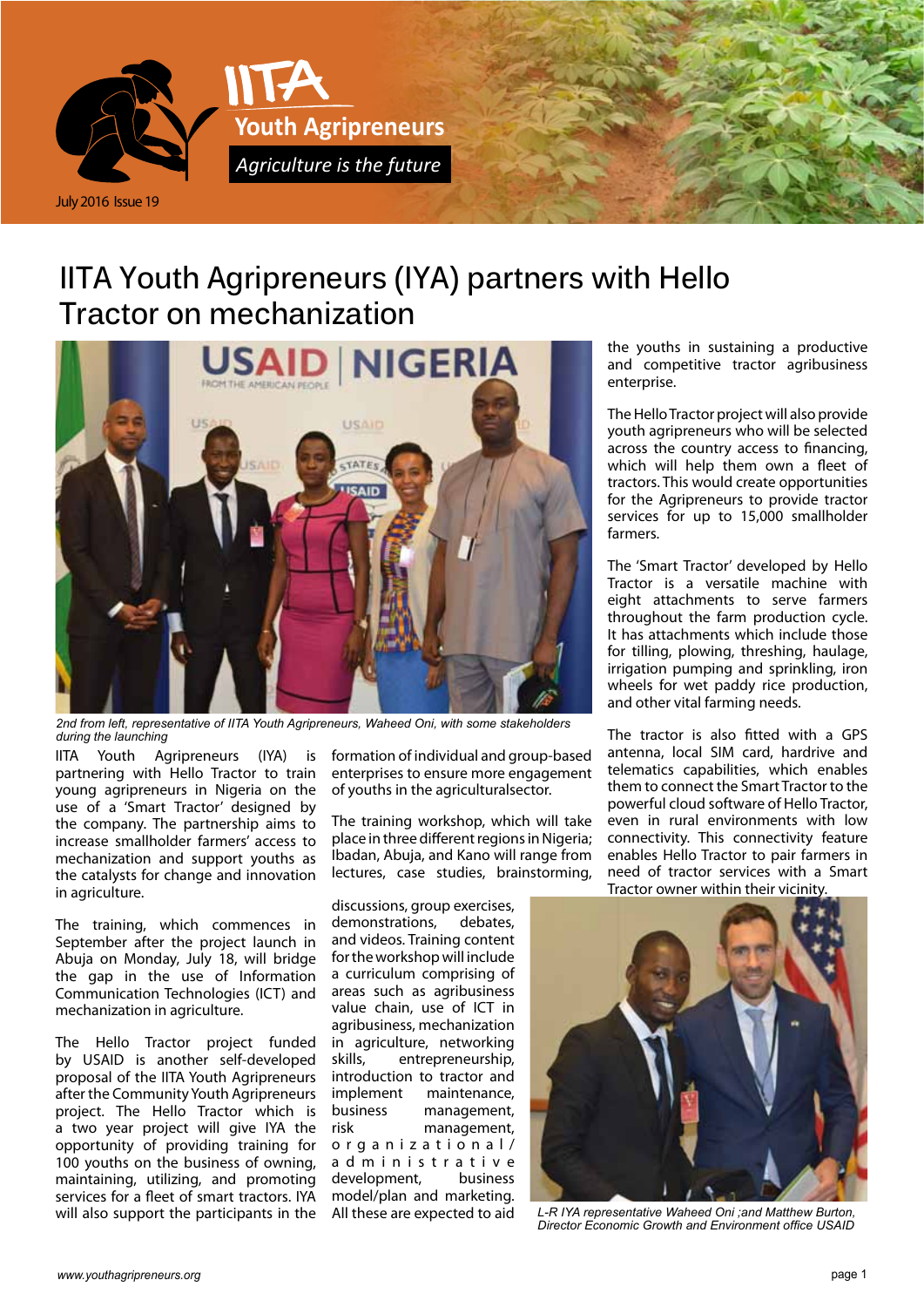## **IITA Kalambo Youth Agripreneurs (IKYA ) trains unemployed graduates**

To achieve the goal of engaging more youths in agribusiness, the IITA Kalambo Youth Agripreneurs (IKYA) has developed a capacity building program for young graduates who are willing to embrace agriculture as a means of creating wealth and employment.

The nine weeks training, which aims to transfer the entrepreneurial and agribusiness skills and experience gathered so far by IKYA to the teeming population of unemployed youths in DR Congo, is poised to enlighten the youths on opportunities available along the value chain in agriculture.

The first set of youths to undergo the training graduated recently, while IKYA will be supporting the youths through mentoring and backstopping. The group will also be monitoring the progress and challenges faced by the youths in their chosen area of agriculture.

During the training, the youths were attached to the different production sites of IKYA in Kalambo, Murhesa, Nyakabera, Lwiro, where they were trained on production, processing, packaging,



*Some of the trainees during a practical sesions on value addition*

leadership, group organization, business plan and proposal development.

Noel Mulingaya, the coordinator of IKYA congratulated the trainees for the priceless opportunity given to them to be employers of labor through the agribusiness skills imparted in them by the group. Sharing the experience of IKYA, Mulingaya stated that members of the IITA Youth Agripreneurs were given the opportunity to explore the links along the agricultural value chain, and the group according to him has been able to progress through lessons learnt from the challenges and successes of the group.

"To provide money for young entrepreneurs is important but the crucial step is the entrepreneurial spirit and sharing knowledge," he said.

# **IYA Abuja expands its fish farming business, records success in the first fish production cycle**

IITA Youth Agripreneurs in Abuja (IYA Abuja) has followed the foot-step of the mother group in Ibadan (IYA Ibadan) by expanding its number of fish ponds from 1 to 5.

IYA Ibadan, which also diversified from crop production into fish farming started in 2014 with 4 earthen ponds and expanded to 17 within 2 years of operation within the premises of IITA in Ibadan.

Impressed and challenged by the success of the mother group, IYA Abuja embarked on its fish farming business in February 2016. After being trained by the fish team in Ibadan, IYA Abuja stocked its first earthen pond of 20m by 40m in size with 5,500 pieces of juvenile catfish for the initial production cycle.

 With technical support and backstopping from the fish team in Ibadan, the IYA team in Abuja has started the harvesting and sale of table size catfish five months after its diversification into the fish farming business.

Realizing the huge gap between the demand and supply of catfish within and



*Dr Kenton Dashiell (M) with IITA Youth Agripreneurs in Abuja dispalying one of the catfish harvested from the pond*

outside the Abuja metropolis, the team has expanded and added additional four earthen ponds to the initial one pond to meet up with the huge demand from its consumers.

The Deputy Director General, Partnership and Capacity Development, Dr Kenton Dashiell who was present during the harvest commended the youth for the hardwork and zeal dedicated towards the business.

The highpoint of the harvest sales was the sales of the biggest catch harvested. The fish, which weighed about 2.4kg was sold to the head of Abuja station, Dr Gbassey Tarawali.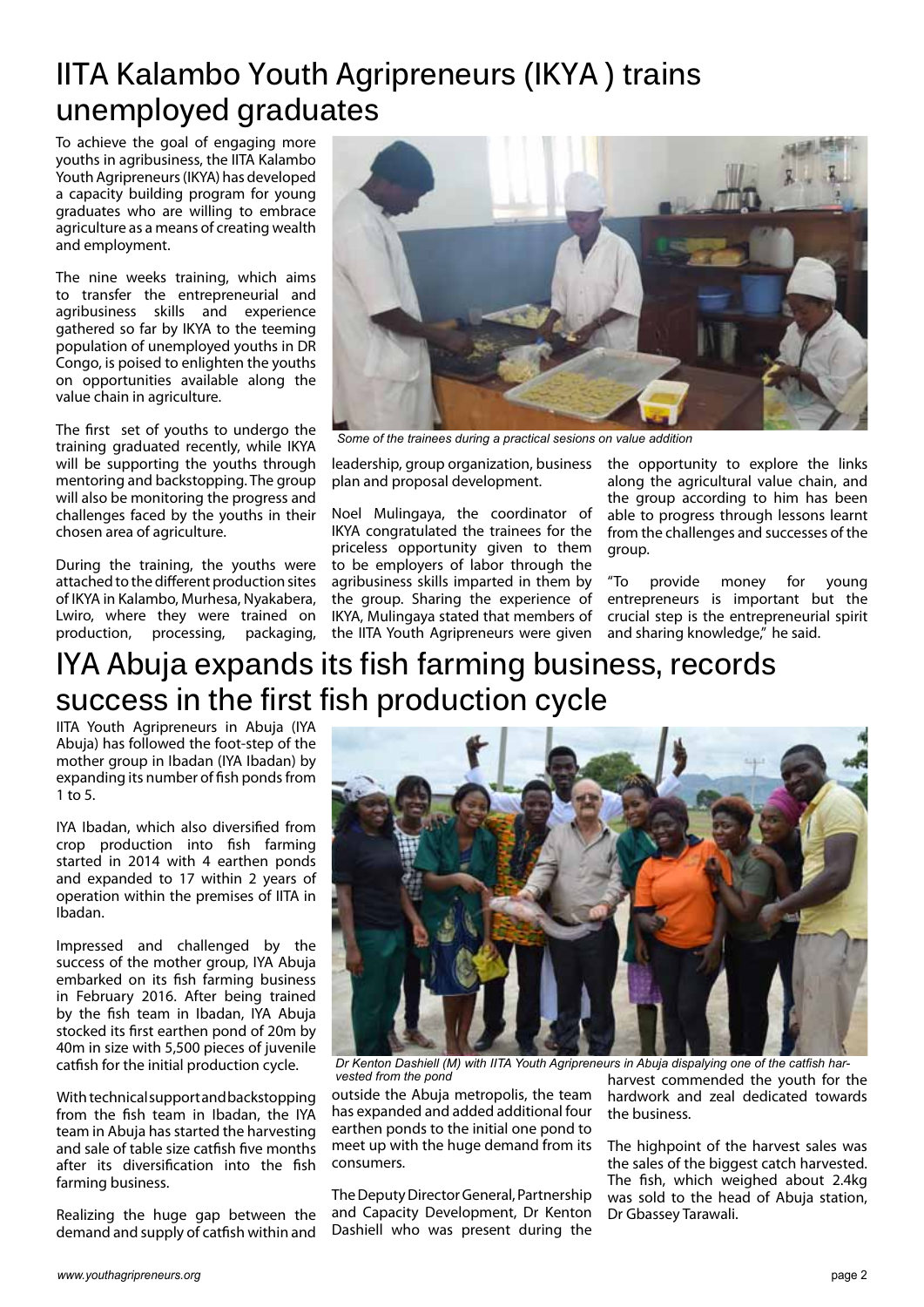## **IKYA Play host to DR Congo communities on National Fish Day**



*Local fishermen heading towards Nyakabera for the National Fish Day*

IITA Kalambo Youth Agripreneur (IKYA) in June played host to the 48th edition of the National Fish Day in DR Congo.

Tagged 'The development of intensive family and fish farming in the DR Congo as the way forward to alleviate the low fish consumption pattern', the event recorded a large turnout of people from all over the country to IKYA's fish site at Nyakabera.

While declaring the ceremony open, the National Minister of Agriculture, Fisheries and Livestock, His Excellency,Kabwe Mwehu commended IITA through the IKYA initiative of revitalizing fish farming in Eastern DR Congo and other provinces.

"Youths are the drivers of change and I am convinced that IKYA will help to promote and reactivate commercial fish

farming and contribute to the reduction of malnutrition in the region through massive fish farming," he said.

The South Kivu Provincial Minister of Agriculture, Her Excellency, Adolphine Muley who was amazed at the development of the Nyakabera site, emphasized that the things she observed at the formerly abandoned Nyakabera site is a testimony that youths are the future of agriculture in DR Congo.

She added that IKYA's Nyakabera site would be piloting the sensitization and awareness creation of regular consumption of fish and fish based products to improve household dietary diversity and nutritional status.

It will be recalled that IKYA through IITA in September 2015 signed an MoU with South Kivu provincial government of DR Congo to reactivate the 50 governmentowned but abandoned fish ponds at the Nyakabera site. Through the MoU, IKYA re-opened and stocked 15 of the ponds with tilapia and catfish thereby piloting the phase of local production of fish on the site.

### **IITA Youth Agripreneurs-Kinshasa (IYAKIN) promotes oyster mushroom's culture**

IITA Youth Agripreneurs-Kinshasa (IYAKIN) has diversified into the production and marketing of edible mushrooms called 'Oyster'

Mushrooms production and marketing offer important business opportunities because the oyster species is rarely available in the market, and are in high demand and appreciated by the Congolese.

Mushrooms offer a lot of nutritional benefits. They are rich in proteins, vitamins A and B, and sodium, which contribute to the functioning of the human immune system. In addition to containing less sugar, oyster mushrooms are rich in protein, fiber, and contain trace

elements that rejuvenate, give strength, aid digestion and fight against blood pressure and even cancer.

The oyster variety of mushrooms is not well known in Africa; it can be grown all year round, and production does not require a lot of financial effort and space. Thirty to 45 days after the inoculation of the substrates with the mycelium; mushrooms start to appear and are regularly harvested and sold to consumers.

After production, mushroom substrates are used as organic fertilizer in vegetables and fruits production. IYAKIN decided to venture into the mass production of oyster mushroomsi to respond to the



*An agripreneur with some of the mushrooms*

high market demand of the products.

### **IITA Youth Agripreneurs Tanzania (ITYA) recruits more Youths**

IITA Tanzania Youth Agripreneurs (ITYA) has recruited more young graduates to join the group in Dar es Salaam. The youths were selected after going through an oral and written

screening exercise conducted by the International Institute of Tropical Agriculture, Eastern Africa Hub, Tanzania. Speaking on the recruitment exercise, the coordinator of the group, Veronica

Kichantav said ITYA is gradually gaining a lot of recognition in Tanzania as the group received more applications during as compared to previous vacancies.